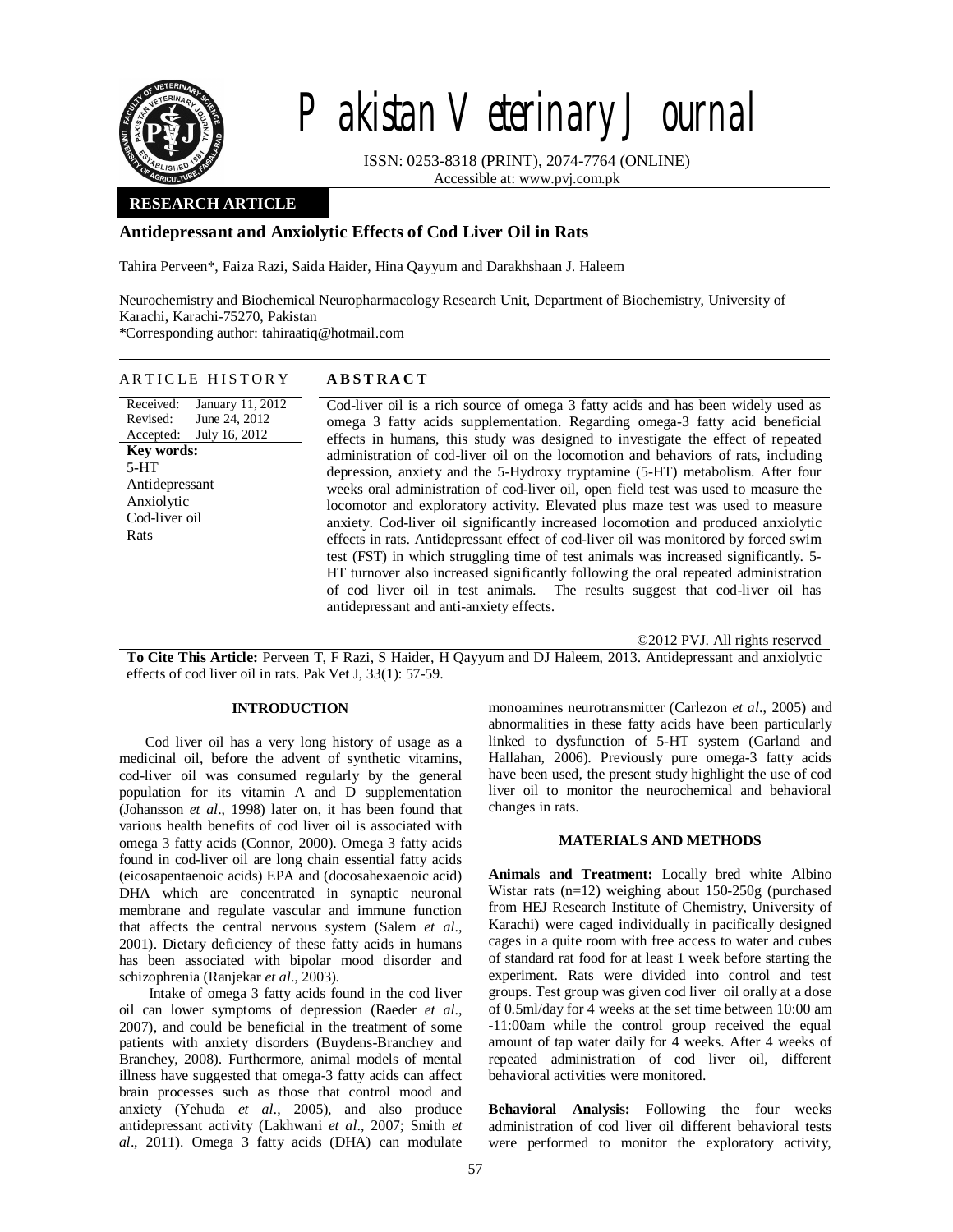anxiolytic and antidepressant effects. The activity of control and drug treated rats were monitored in an open field apparatus, which consisted of square area of 76x76 cm with opaque walls of 42 cm high .The floor was divided by lines into 25 equal squares. The test was performed in a quiet room under white light to avoid any noise effect as described earlier. Animals were placed in the center square of the open field (one at a time). Activity in open field was determined by monitoring latency period and counting number of squares crossed for five minutes as described earlier (Naqvi *et al.,* 2012). Activities of control rats and drug treated rats were monitored alternatively to avoid order effect.

Assessment of depressive symptoms was monitored by Forced swim test (FST) following 4 weeks of oral administration of drug. FST was performed as described earlier (Khaliq *et al.,* 2012) to monitor the antidepressant activity. Rats were placed individually in a tank (53, 19, 28 cm). The water was filled up to 18cm. The height of the water was such that escape was not possible. Rats were placed in the container for 5 minutes and behavioral scoring was performed by observing struggling time. After each test, rats were dried with towel and placed in their home cage.

The anxiolytic activity of drug in elevated plus maze model was measured according to method as previously reported (Haider *et al*., 2006). Plus maze apparatus consist of 4 equal size arms. The two opposite arms are open while 2 are closed. The length of each arm was 50cm and width was 10cm. Arms were joined by the central area of 5cm. The length of the wall of the closed arm was 40cm. The maze was elevated from floor at 60cm. To determine activity a rat was placed in the center of the plus maze and the time spent in the open arm was monitored for 5minutes.

**Neurochemical Estimation:** At the end of experiment animals were decapitated using guillotine. Brains were removed immediately and dipped in chilled saline and stored at –70°C for the determination of 5-HT and 5HIAA by HPLC-EC (Moin *et al.,* 2012). Data were analyzed by Student's *t*-test using SPSS version 13.0. P<0.05 was considered as significant.

### **RESULTS**

Table 1 show the behavioral and neurochemical changes following the repeated administration of cod liver oil in rats. Data analyzed by Student's *t*-test showed a significant decrease (P<0.01) in latency period and a significant increase (P<0.01) in number of square crossings in test rats than control rats in open field. The anxiolytic effect of cod liver oil in Elevated plus maze showed a significant increase  $(P<0.01)$  in time spent in open arm and also a significant increase  $(P<0.05)$  in number of entries in open arm in cod liver oil treated rats. The antidepressant effect of cod liver oil was measured using the forced swim test. Data analyzed by Student's *t*test showed that struggling time in cod liver oil treated rats was significantly (P<0.01) increased in swim tank as compared to control rats. Neurochemical analysis showed that cod liver oil significantly decreased  $(P<0.01)$  the 5-HT levels of test animals, while 5-HIAA levels were

comparable in cod liver oil treated rats. However 5-HT turnover was significantly (P<0.01) increased in cod liver oil treated rats.

|  |  | Table 1: Effect of repeated administration of Cod liver oil on |  |  |  |
|--|--|----------------------------------------------------------------|--|--|--|
|  |  | Neurochemical and Behavioral changes in rats                   |  |  |  |

| Parameter                                                              | Unit | Control         | Test             |  |  |  |  |
|------------------------------------------------------------------------|------|-----------------|------------------|--|--|--|--|
| Open Field Activity                                                    |      |                 |                  |  |  |  |  |
| Latency to move                                                        | Sec  | $3.29 + 1.15$   | $1.57 + 0.38$    |  |  |  |  |
| No of Square Crossed                                                   |      | $76 + 28.7$     | $136+22.5**$     |  |  |  |  |
| Plus Maze Activity                                                     |      |                 |                  |  |  |  |  |
| Time spent in open arm                                                 | Sec  | $25.7 + 10.7$   | $37.7 + 10.3**$  |  |  |  |  |
| No of entries in open arm                                              |      | $3.8 + 1.9$     | $6.3 + 1.3*$     |  |  |  |  |
| Force Swim Test                                                        |      |                 |                  |  |  |  |  |
| Struggling time                                                        | Sec  | $130 + 15.3$    | $188.8 + 45**$   |  |  |  |  |
| Neurochemical Estimations                                              |      |                 |                  |  |  |  |  |
| Brain 5-HT                                                             | nq/q | $45.8 + 4.301$  | $32.64 + 5.3**$  |  |  |  |  |
| Brain 5-HIAA                                                           | nq/q | $103.8 + 15.38$ | $100.38 + 24.16$ |  |  |  |  |
| 5-HIAA/5-HT ratio                                                      |      | $2.25 + 0.64$   | $3.36 + 0.31**$  |  |  |  |  |
| Cianificant differences by Ctudent's t tost *<br>Values are mean CD (n |      |                 |                  |  |  |  |  |

n<u>+</u>SD (n=6). Significant differences by Student's *t*-test P<0.5, \*\*P<0.01

#### **DISCUSSION**

Strong evidence is now showing the importance of omega 3-fatty acids in certain brain functions such as neurotransmission processes and behaviors (Gertsik *et al.*, 2012). Several animal behavioral models such as openfield and elevated plus maze have been used to investigate possible anxiolytic activity; forced swim test was used for screening antidepressant activity. These tests are classical models for screening central nervous system actions providing information about psychomotor performance, anxiety and depression (Silva *et al*., 2007). Omega-3 fatty acids from fish has been reported to produce antidepressant effects and are potentially beneficial in enhancing mood and reducing symptoms of mood disorders (Smith *et al*., 2011).

Open field is used to measure the exploratory activity, anxiety effects and locomotor activity of rats (Frye and Rhods, 2008). The animals treated with cod liver oil showed increased motor activity in open field. The numbers of squares crossed by the drug treated animals was significantly greater than their respective controls. The test animal also had significantly lower latency period. This all leads to suggest the anxiolytic behavior of cod liver oil. Behavior in the elevated plus maze is also utilized to assess exploration, anxiety, and motor behavior (Haider *et al*., 2006). Anxiolytic compounds reduce the animal's aversion to the open arms and promote the exploration thereof (Silva *et al*., 2007). The results in present study support the evidence of antianxiety effect of ω-3 fatty acids supplementation in the diet of patients with anxiety disorder and aggressive behavior (Buydens-Branchey and Branchey, 2008). Forced swim test is suitable for detecting anti-depressant activity in rats (Borsini and Meli, 1998). It is a nonescapable stressful situation in which rats are forced to swim and become immobile after vigorous activity. Reduced immobility or increased struggling time in the FST by standard antidepressant is accepted as antidepressant-like effect and increased struggling in FST following cod liver oil administration indicates its antidepressant activity (Slattery and Cryan, 2012) and this antidepressant effect of cod liver oil observed is due to omega-3-fatty acid as describe previously (Lakhwani *et al*., 2007).